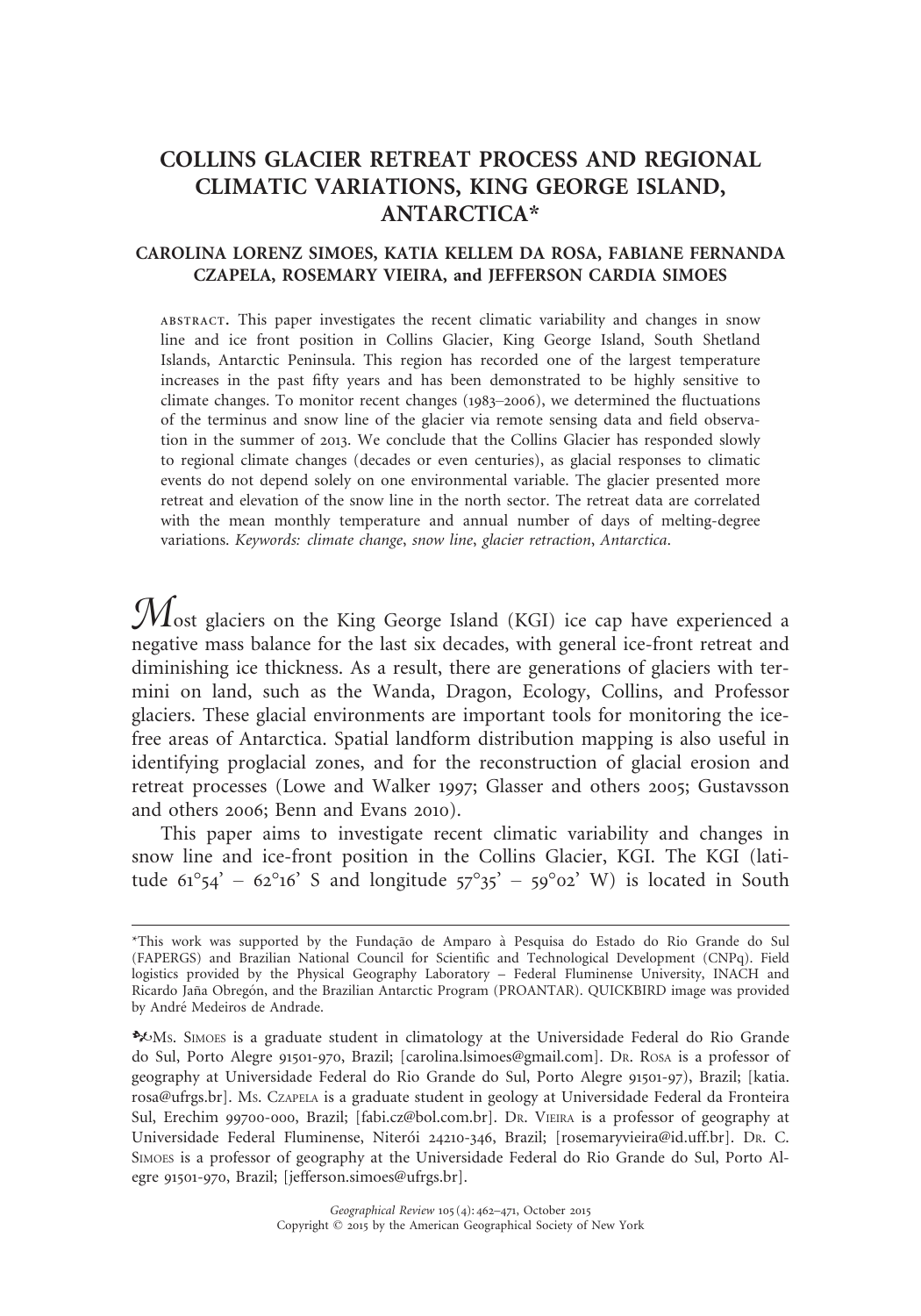

FIG. 1—Location map of the Collins Glacier in King George Island.

Shetland archipelago, in the northwestern sector of the Antarctic Peninsula (AP) region, and is characterized by both land-terminus and tidewater glaciers (Figure 1).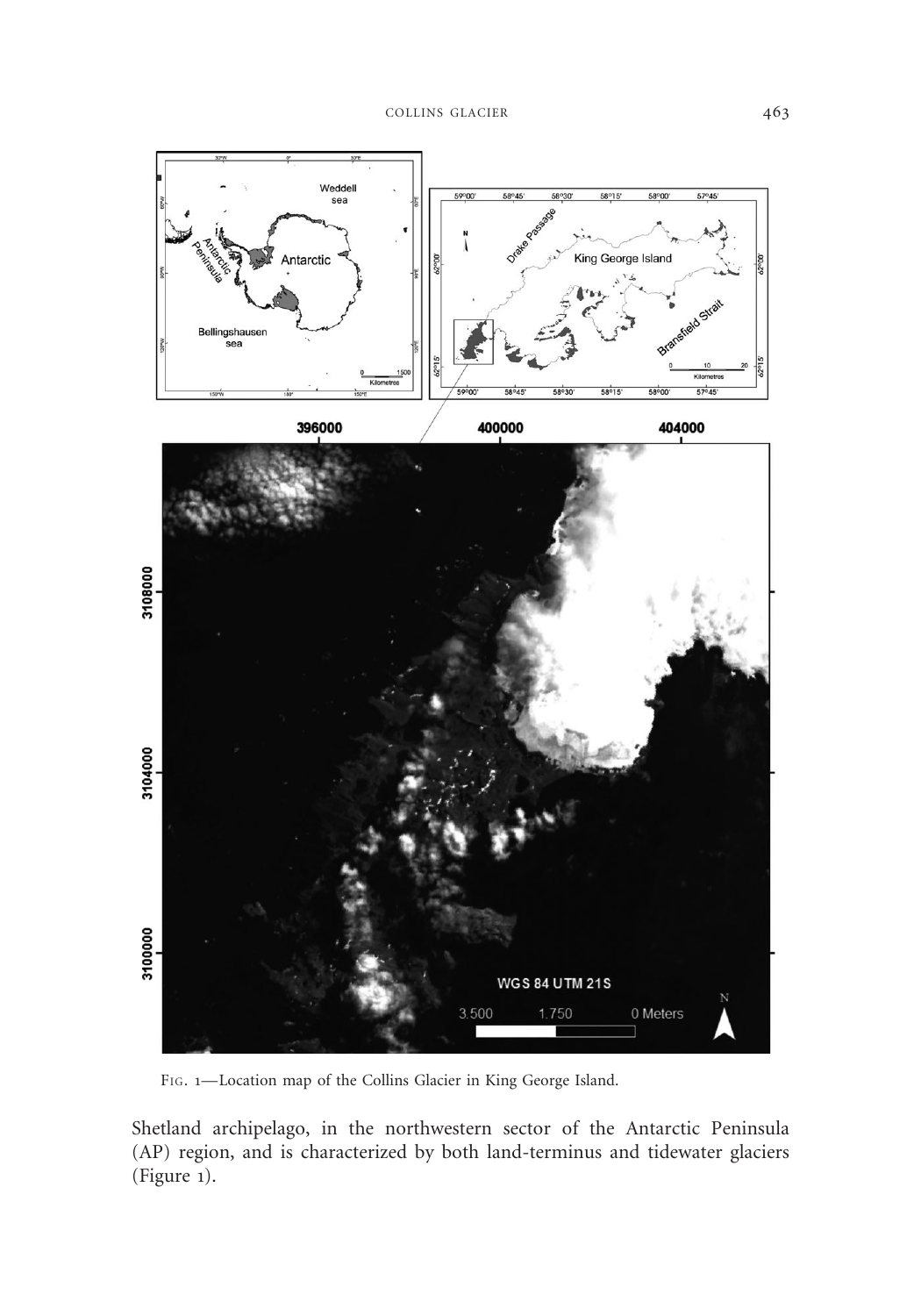The ice cap of KGI is located under a polar oceanic climate regime (Barsch and others 1985) where summer temperatures at sea level are often above  $0^{\circ}C$ (Rakusa-Suszczewski and others 1993; Ferron and others 2004). Ice-temperature measurements have indicated that ice masses in the accumulation areas of KGI are near or at pressure melting points (Machert and others 1997; Pfender 1999; Simoes and others 2004; Travassos and Simoes 2004).

The western AP has experienced some of the most significant atmospheric heating of the planet—up to 3.0°C in the last sixty years—resulting in decreases to 87 percent of glacial fronts.

The South Shetland archipelago has experienced similar heating; since 1958, King George Island has lost 7 percent of its ice cover (Simões 2011). 212 of the 224 glaciers analyzed on the AP have shown overall retreat since 1953 (Cook and others, 2005). The remaining 32 glaciers have shown an overall advance. Since 1945, the mean rate of retreat across the AP has been increasing. Between 1956 and 1995, KGI lost eighty-nine square km (7.1 percent) of ice cover to the fronts of forty-five of their seventy drainage basins (Bremer and others 2004).

The Collins Glacier, or Bellingshausen Dome, is part of the KGI ice cap, which is located on the northeast of Fildes Peninsula. During the implementation of the Madrid Protocol, the Fildes Peninsula was found to be one of the most polluted areas of Antarctica (2007). (The Madrid Protocol was signed in 1991 in order to protect the Antarctic environment, and dependent and associated ecosystems. It designated Antarctica as a natural reserve, devoted to peace and science (Lambrecht and others 2012)).

The Collins Glacier is a small ice dome centered at approximately latitude  $62^{\circ}$  12' S, longitude  $58^{\circ}$  57' W, with an area of fifteen square km and a maximum altitude of 270 meters. The northeast region of Collins Glacier has both its highest altitudes and maximum ice speed:  $3.72$  m a<sup>-1</sup>. The flatter regions, at the front and at the top of the glacier, have a lower rate of ice speed, with a minimum of 0.3 m  $a^{-1}$  (Braun and Rau 2000). According Ruckamp and his collaborators, the Collins Glacier's ice-flow velocity is small—less than four meters per year (2011). This study was restricted to the frontal parts of the Collins Glacier, covering 7.021 square km.

The Collins Glacier is relatively sensitive to regional climatic variations, as it is small and near the pressure melting point. Changes to the glacier are a bellwether for the future of other glacially covered areas around the globe (Knap and others 1996). In addition, the near future should find an increase in land-terminating glaciers on the AP, as tidewater glaciers retreat onto land (Carrivick 2012).

#### MATERIALS AND METHODS

Remote sensing imagery and visual interpretation techniques were used to generate past snow line and ice front positions: RGB432 SPOT satellite image from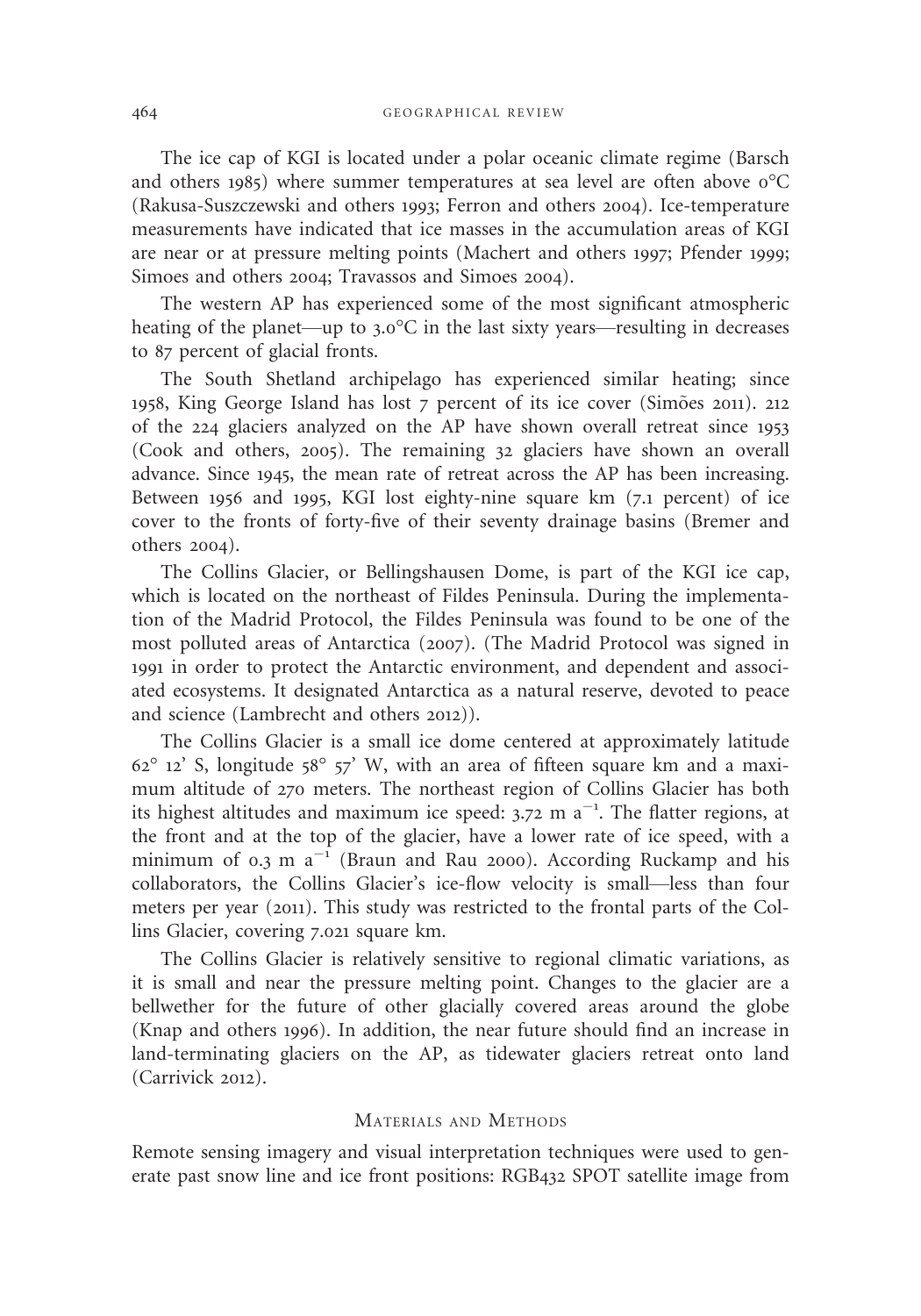| <b>IMAGE</b>                                                    | <b>YEAR</b>  | SPATIAL SCALE/<br>RESOLUTION   | COORDINATES/<br><b>DATUM</b> | SOURCE                                                | INTEGRATED DATA TO GIS                               |
|-----------------------------------------------------------------|--------------|--------------------------------|------------------------------|-------------------------------------------------------|------------------------------------------------------|
| Image TM 5 do satellite Landsat                                 | 1989         | 30 meters                      |                              | UTM, WGS 84 http://glcf.umd.edu/data/landat/          | Positions of the fronts of the                       |
| Contour                                                         | 2000         | equidistance of<br>Quotas with | UTM, WGS 84                  | Braun and Rau (2000)                                  | ice and snow lines<br>Elevation data                 |
| MDE of King George Island                                       | 1995 and     | 50 meters<br>100 meters        | UTM, WGS 84                  | Braun and Rau (2000)                                  | Elevation data                                       |
| Mosaic of SPOT XS                                               | 2009<br>2000 | 20 meters                      | UTM, WGS 84                  | CPC – Centro Polar e Climatico                        | Fronts of the ice position                           |
| Charter topographic of King George                              | 1983         | 1:8000                         | UTM, WGS 84                  | Military Geographic Institute of                      | and the snow line<br>Ice front position              |
| Aerial Photography Fildes Peninsula<br>Island, Fildes Peninsula | 2003         | 1:50000                        | UTM, WGS 84                  | SHOA - Servicio de la Armada<br>Chile (IGM) and INACH | Positions of the fronts of                           |
| Ouickbird                                                       | 2006         | 0.6 meters                     | UTM, WGS 94                  | de Chile<br>CPC                                       | Positions of the fronts of<br>the ice and snow lines |
|                                                                 |              |                                |                              |                                                       | the ice and snow lines                               |
|                                                                 |              |                                |                              |                                                       |                                                      |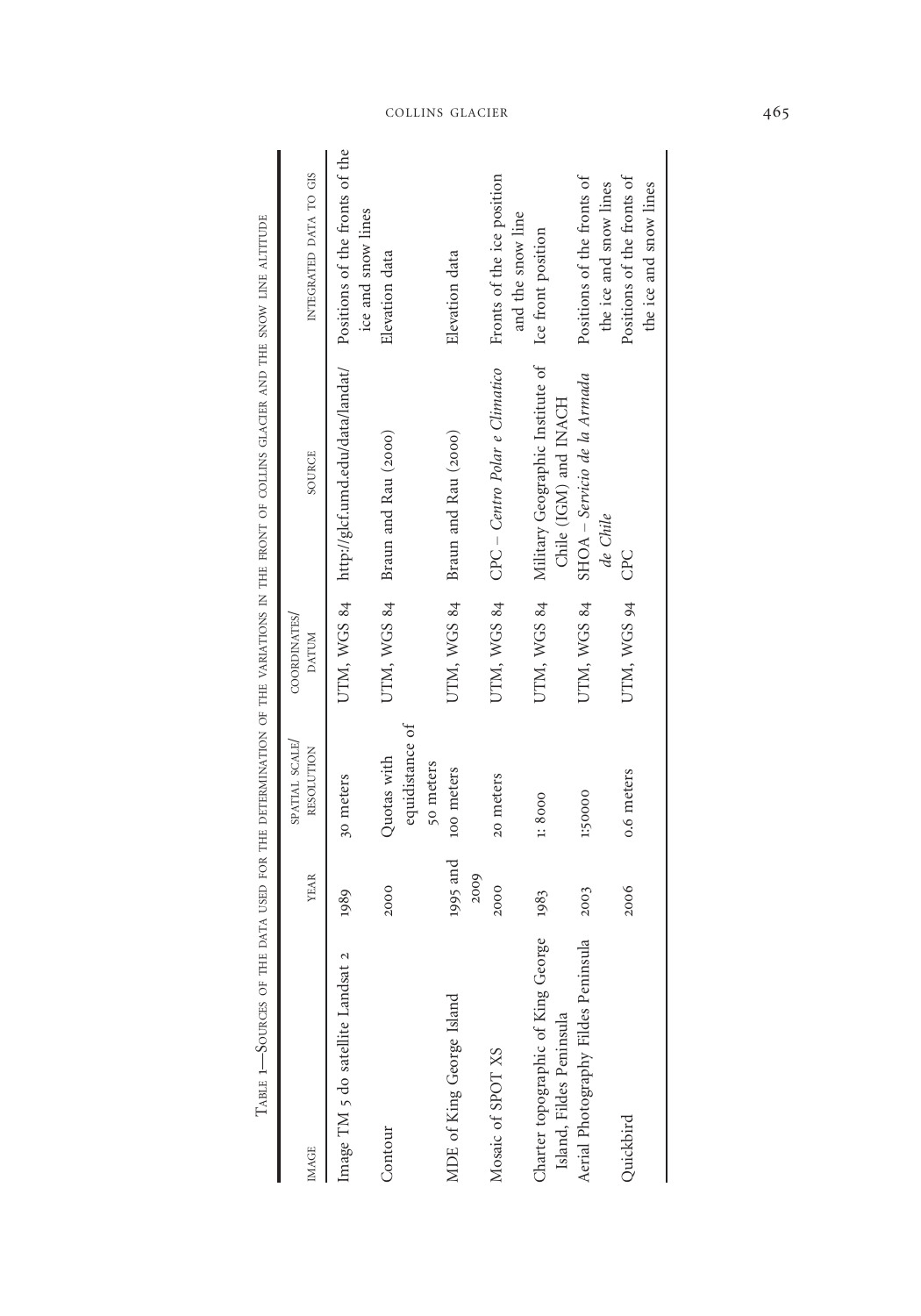| <b>YEAR</b> | PERIOD           | <b>SNOW LINE</b><br>ALTITUDE (M) | <b>SOURCE</b>                     | DATA OBTAINED                                        |
|-------------|------------------|----------------------------------|-----------------------------------|------------------------------------------------------|
| 1970        | Summer 1969/70   | 140                              | Orheim and<br>Govorukha (1982)    | The equilibrium line altitude                        |
| 1971        | Summer 1970/71   | 170                              | Orheim and<br>Govorukha (1982)    | The equilibrium line altitude                        |
| 1986        | Summer 1985/86   | 150                              | Jiawen and<br>others $(1995)$     | The equilibrium line altitude                        |
| 1989        | Summer 1988/89   | ~120                             | Landsat RGB 432                   | Positions of the fronts of the<br>ice and snow lines |
| 1992        | Summer 1991/92   | 140                              | Jiahong and<br>others $(1994)$    | The equilibrium line altitude                        |
| 1997        | Summer 1996/97   | 250                              | Braun and<br>Rau (2000)           | The equilibrium line altitude                        |
| 1998        | January 1998     | >200                             | Braun and<br>Rau (2000)           | The equilibrium line altitude                        |
| 2000        | Summer 1999/2000 | $100 - 150$                      | SPOT RGB 432                      | Positions of the fronts of the<br>ice and snow lines |
| 2003        | Summer 2002/03   | $100 - 150$                      | Aerial photography<br><b>SHOA</b> | Positions of the fronts of the<br>ice and snow lines |
| 2006        | Summer 2005/06   | $\sim150$                        | Quickbird RGB 432                 | Positions of the fronts of the<br>ice and snow lines |

TABLE 2—FRONT HEIGHT OF THE SNOW LINE OF THE COLLINS GLACIER, 1969-2006

23 February 2000, Landsat RGB 432 image from 8 February 1989, QUICKBIRD RGB 432 from 21 February 2006, a pair of Fildes Peninsula aerial photographs from February 2003, and a 1983 Fildes Peninsula topographic map (Chilean). The snow line altitude variations were obtained based on the digital elevation model, with a spatial resolution of the 100 meters, by Braun and Rau (2000) (Table 1).

Monthly surface air temperature data (1970–2012) were obtained from the Chilean Eduardo Frei Montalva Station; we also used the mean annual temperature data from the Russian Bellingshausen Station. Both time series were then compared to the variations in the Collins Glacier ice-front position from 1983–2006 and also to the snow line altitude variations. We compared the position of the glacier and the snow line altitude for different years with snow line altitude estimations by several authors (Table 2). The fieldwork was carried out on fifteen days in March of 2013.

### RESULTS AND DISCUSSION

The data collected show a general shrinkage of the glacier; approximately 8.42 percent (0.639 square km) of the 1983 front area has been lost by 2012 (Figure 2 and Figure 3; Table 3). This retreat occurred mainly in the northern and westcentral sectors.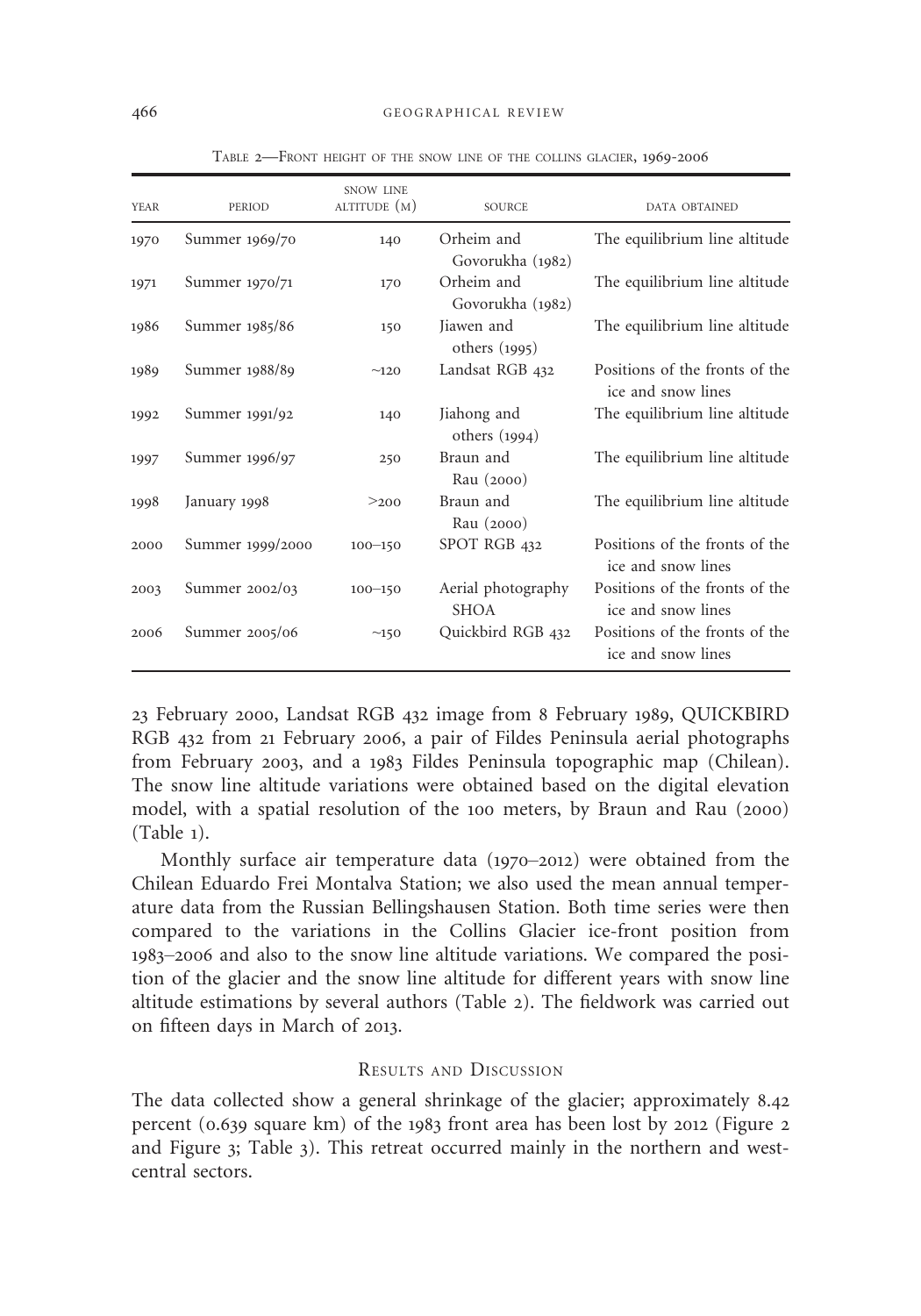

FIG. 2—Front retraction of the Collins Glacier in the years 1989, 2000, 2003, and 2006.

In 1989, the snow line was at approximately 120 meters above sea level (Figure 3). In 2000, this line position varied between 100 to 150 meters above sea level. In 2003 and 2006, the snow line contours were at approximately 150 meters. Thus, the greatest variation was observed in the snow line altitude rather than in the area loss.

Table 3 presents the values of the areas for selected years between 1983 and 2006. The table also presents the decrease in area between these years and the loss of area (data in square km and in percentage). From 1983 to 1989, the Collins Glacier lost 0.078 square km of its ice front (1.01 percent of the 7.66 square km total surface area); from 1989 to 2000, it lost another 0.28 square km of its ice front (3.67 percent of the 7.58 square km of total surface area); from 2000 to 2003, the glacier's ice fronts advanced some 0.15 square km (2.01 percent of the 7.30 square km of total surface area); and from 2003 to 2006, it lost another 0.43 square km of its ice fronts (5.75 percent of the 7.02 square km of total surface area).

Moraine deposits, proglacial meltwater channels, and lakes in front of the land glacier have resulted from these retreat processes. Rapid postdepositional paraglacial reworked ice-free areas are evidence of recent changes in geomorphological processes (Figure 4).

The average annual surface temperature is correlated to the Collins Glacier area variations; however, this variable does not adequately represent those days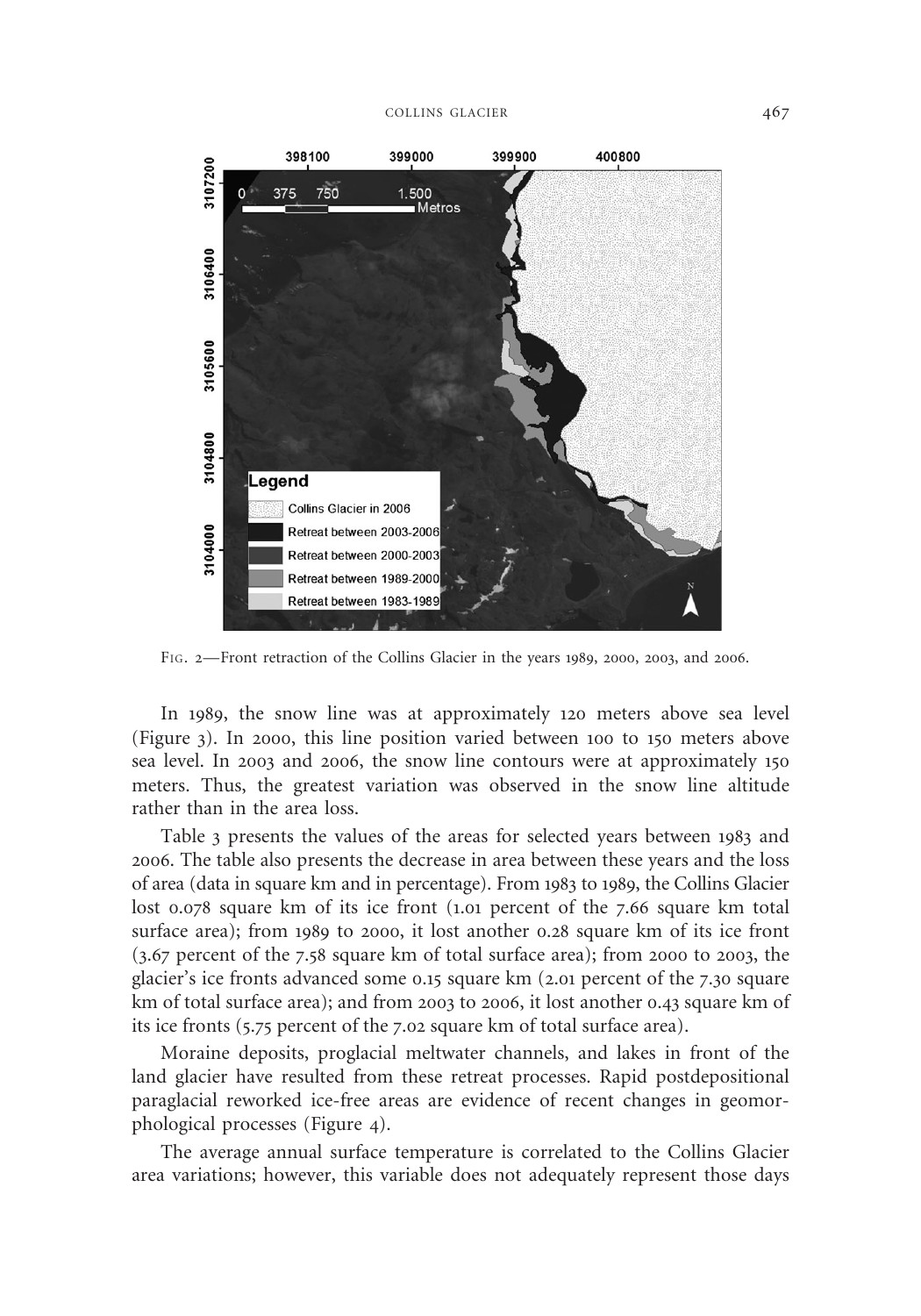

FIG. 3—Snow line in years 1989, 2000, and 2006 (based on QUICKBIRD satellite image obtained in 2006).

| <b>YEAR</b> | <b>TOTAL AREA</b><br>(SQUARE KM) | PERIOD        | LOSS OF AREA (SQUARE KM)<br><b>DURING THE PERIOD</b> | AREA LOSS $(\% )$<br>DURING THE PERIOD |
|-------------|----------------------------------|---------------|------------------------------------------------------|----------------------------------------|
| 1983        | 7.660                            |               | $\overline{\phantom{0}}$                             |                                        |
| 1989        | 7.582                            | 1983-1989     | 0.078                                                | 1.01                                   |
| 2000        | 7.303                            | 1989-2000     | 0.279                                                | 3.67                                   |
| 2003        | 7.450                            | $2000 - 2003$ | $+0.147$                                             | $+2.01$                                |
| 2006        | 7.021                            | $2003 - 2006$ | 0.429                                                | 5.75                                   |
| Total       | 37.016                           | $1983 - 2006$ | 0.639                                                | 8.42                                   |

TABLE 3—FRONT RETRACTION OF THE COLLINS GLACIER BETWEEN 1989 AND 2006

when the surface snow and ice melting occurs. As a result, we calculated the number of melting-degree days, which is the annual sum of the daily mean temperatures when the temperatures are above 0°C (Figure 5).

The time series of the mean annual air temperature and the number of melting-degree days in the area surrounding the Collins Glacier, from 1989-2012, do not exhibit well-defined trends; no relationship appears to exist between the increasing altitude of the snow line and the retreat of the Collins Glacier front.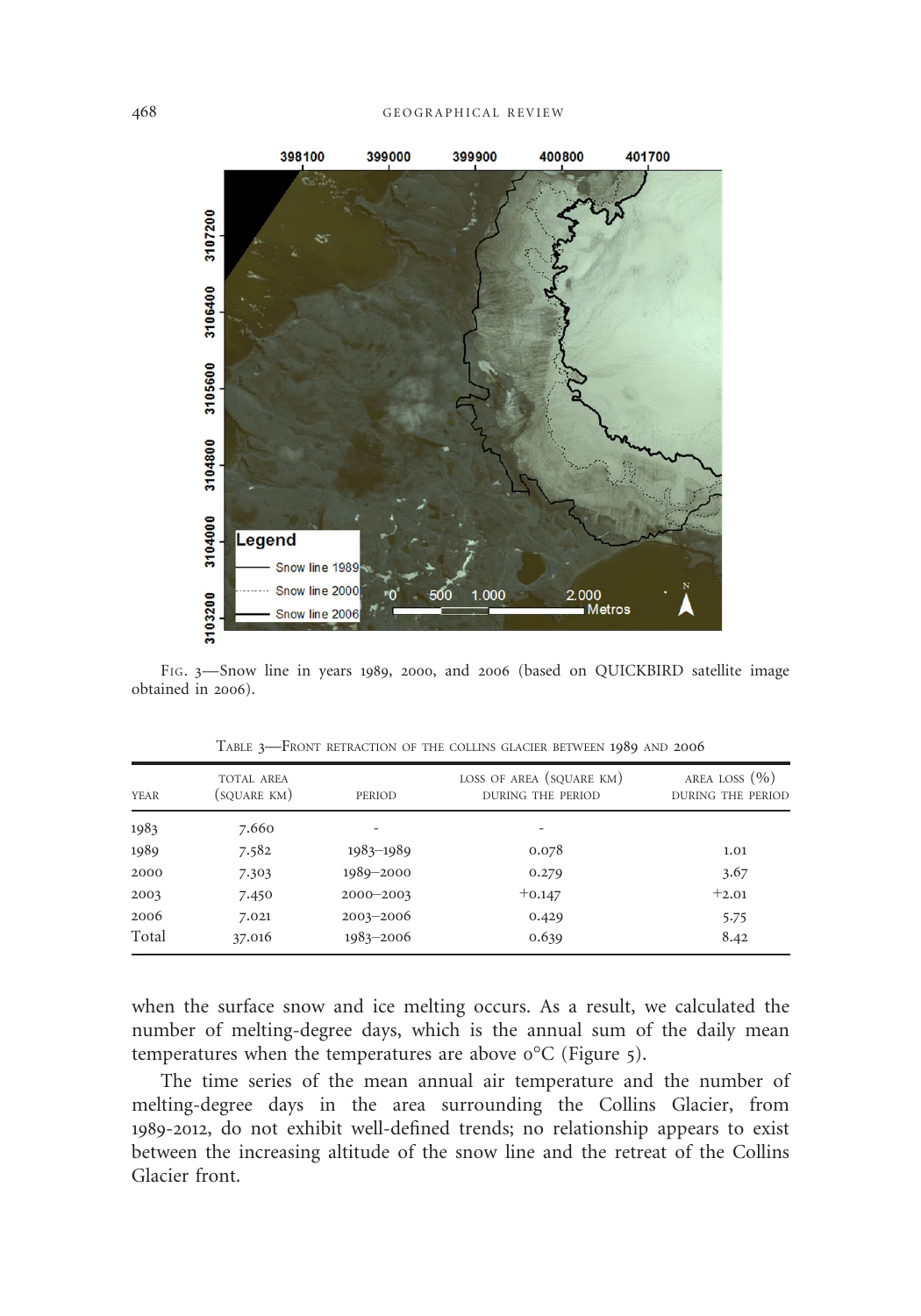

FIG. 4—Meltwater drainage, lakes, and moraine deposits in the proglacial are generated by the Collins Glacier retreat. The photographs were captured during the yield activities of February 2013.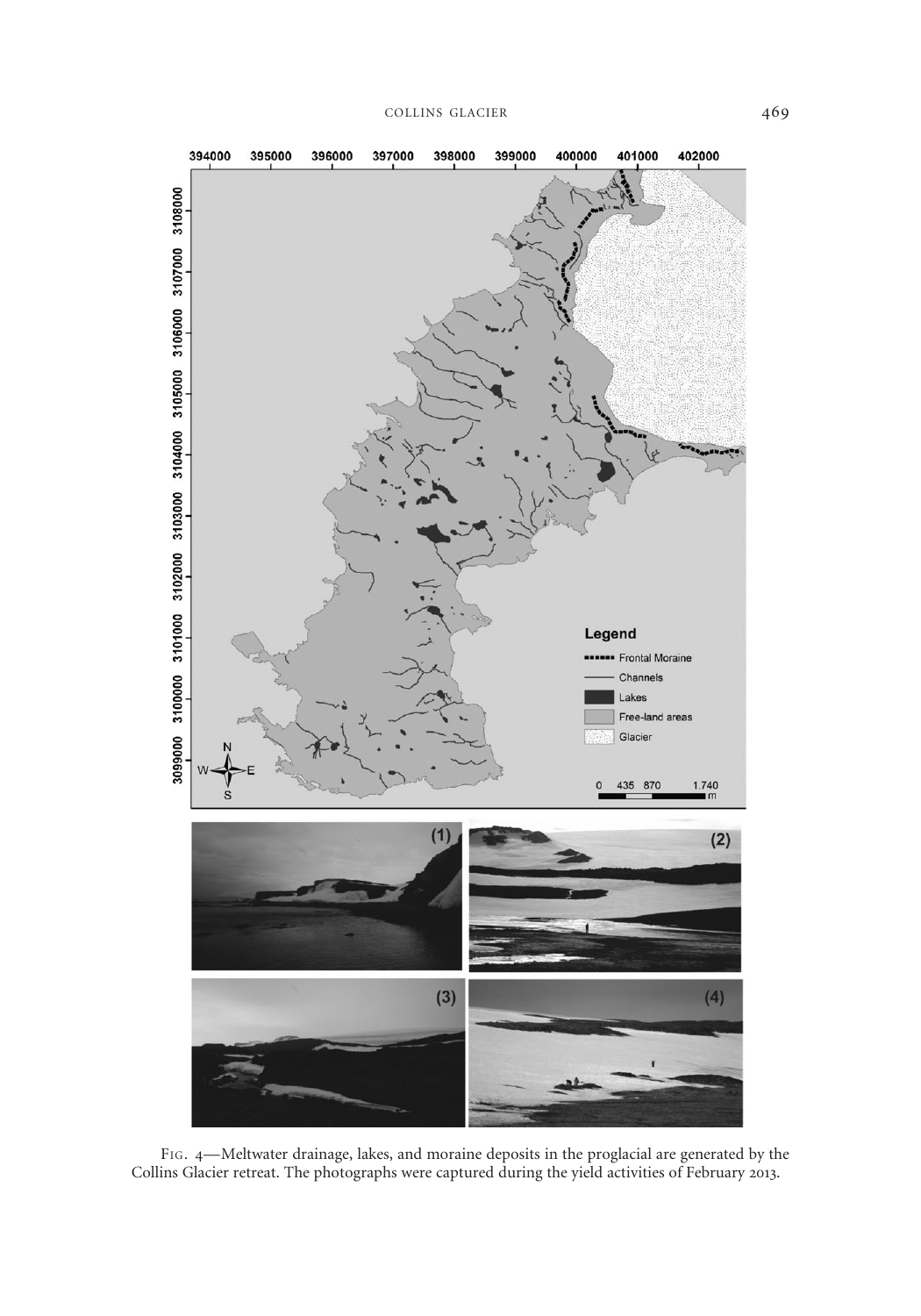

FIG. 5—Comparison of climatic variables calculated for the Fildes Peninsula, King George Island and glaciological variables: (a) variation of the average temperature in the Fildes Peninsula, using data from Frei weather station; (b) variation of the number of melting-degree days (graph represent failures without data years); (c) change in the altitude of snow; and  $(d)$  changes in area of glacier Collins (as determined by this work).

The Collins Glacier study area responds slowly to regional climate changes in decades or even centuries. It became clear during this study that glacier response to climatic events are complex and depend on factors additional to air temperature variations. The higher melting and retreat of one small part of the Collins Glacier may be explained by a combination of two particular factors: it is an area of low ice thickness, and it is exposed to greater solar radiation (west face) with attendant low ice intake.

### **CONCLUSION**

Our study's conclusion is that the Collins Glacier responds slowly to regional climate changes, to the tempo of decades or even centuries, as the response of a glacier to climatic events depends on more than one environmental variable. However, the current continuous and rapid retreat phase is attributable to recent regional warming. In addition, these ice-free areas were susceptible to rapid postdepositional changes.

#### **REFERENCES**

- Barsch, D., W. D. Blumel, W. A. Flugel, R. Mausbacher, G. Stablein, and W. Zich. 1985. Untersuchungen zum Periglazial auf der König-Georg-Insel Südshet-landinselnAntarktika. Ber Polarforschung 24: 1–63.
- Benn, D. I., and D. J. A. Evans. 2010. Glaciers and Glaciation. New York: Routledge.
- Braun, M., and F. Rau. 2000. Using a Multi-Year Data Archive of ERS SAR Imagery for thea Monitoring of Firn Line Positions and Ablation Patterns on the King George Island Ice Cap (Antarctica). EARSeL e Proceedings, June 16—17: 281–291.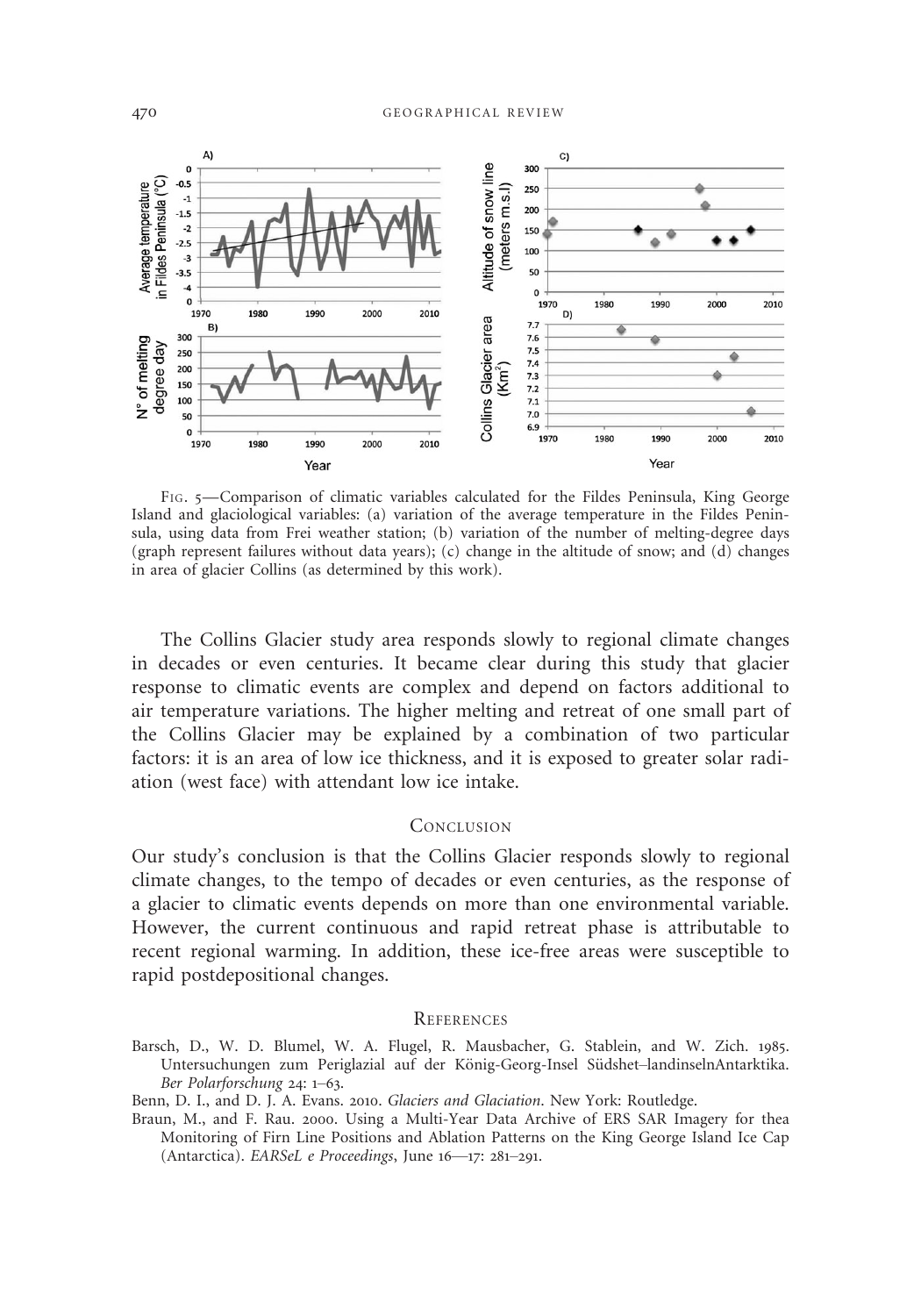- Bremer, U. F., J. N. Arigony, and J. C. Simoes. 2004. Teledetecção de mudanças nas bacias de drenagem do gelo da ilha Rei George, Shetlands do Sul, Antartica, entre 1956 e 2000. Pesquisa Antártica Brasileira. Academia Brasileira de Ciências 4(1): 37–48
- Carrivick, J. L., B. J. Davies, N. F. Glasser, D. Nyvlt, and M. J. Hambrey. 2012. Late-Holocene Changes in Character and Behaviour of Land-Terminating Glaciers on James Ross Island, Antarctica. Journal of Glaciology 212 (58): 1176–1190.
- Cook, A. J., A. J. Fox, D. G. Vaughan, and J. G. Ferrigno. 2005. Retreating Glacier Fronts on the Antarctic Peninsula over the Past Half-Century. Science 308: 541–544.
- Ferron, F. A., J. C. Simoes, F. E. Aquino, and A. W. Setzer. 2004. Air Temperature Time Series for King George Island, Antarctica. Pesquisa Antartica Brasileira 4: 155–169.
- Glasser, N. F., K. N. Jansson, S. Harrison, and A. Rivera. 2005. Geomorphological Evidence for Variations of the North Patagonian Icefield during the Holocene. Geomorphology  $71$  ( $3-4$ ):  $263 - 277.$
- Gustavsson, M., E. Kolstrup, and A. C. Seijmonsbergen. 2006. A New Symbol-and-GIS-Based Detailed Geomorphological Mapping System: Renewal of a Scientific Discipline for Understanding Landscape Development. Geomorphology 77: 90–111.
- Jiahong, W., K. Jiancheng, X. Zichu, H. Jiankang, and A. Lluberas. 1994. Climate, Mass Balance and Glacial Changes on Small Dome of Collins Ice Cap. King George Island, Antarctica. Antarctic Research 1: 52–61.
- Jiawen, R., Q. Dahe, J. R. Petit, J. Jouzel, W. Wentl, L. Chen, W. Xiaojun, Q. Songlin, and W. Xiaoxiang. 1995. Glaciological Studies on Nelson Island, South Shetland Islands, Antarctica. Journal of Glaciology 41: 408–412.
- Knap, W. H., J. Oerleman, and M. Cadee. 1996. Climate Sensitivity of the Ice Cap of King George Island, South Shetland Islands, Antarctica. Annals of Glaciology 23: 154–156.
- Lambrecht, C., L. Goldsworthy, and R. Roura. 2012. Review of the Implementation of the Madrid Protocol: Inspections by Parties. Presented at Antarctic Treaty Consultative Meeting. UNEP and ASOC, Hobart, Australia.
- Lowe, J. J., and M. J. C. Walker. 1997. Reconstructing Quaternary Environments. New York: Routledge.
- Machert, Y. Y., Y. M. Moskalevsky, J. C. Simoes, and L. Ladouch. 1997. Radio Echosounding of King George Island Ice Cap, South Shetland Islands, Antarctica. Glyatsiol Issled 83: 121–128.
- Orheim, O., and L. S. Govorukha. 1982. Present-Day Glaciation in the South Shetland Island. Annals of Glaciology 3: 6.
- Pfender, M. 1999. Topographie und Glazialhydrologie von King George Island, Antarktis. Münster: Westfälischen Wilhelms-Universität Münster. Diplomarbeit im Fach Geophysik, University of Münster: p. 99.
- Rakusa-Suszczewski, S., M. Mietus, and J. Piasecki. 1993. The Maritime Antarctic Coastal Ecosystem of Admiralty Bay. Warsaw: Polish Academy of Sciences.
- Ruckamp, M., M. Braum, S. Suckro, and N. Blindow. 2011. Observed Glacial Changes on the King George Ice Cap, Antartica, in the Last Decade. Global and Planetary Change 79: 99–109.
- Simoes, J. C. 2011. O papel do gelo antártico no sistema climático. Antártica e as mudanças globais: um desafio para a humanidade 9: 69–101.
- west<br>
of M<br>
Rakusa-S<br> *Ecosy*<br>
Ruckamp<br>
King<br>
Simoes, J<br> *Antá*<br> *Antá*<br> *Antá*<br> *Antá*<br> *Antá*<br> *Antá*<br> *Antá*<br> *Antá*<br> *Antá* ., F. A. Ferron, R. T. Bernardo, A. J. Aristarain, M. Stievenard, M. A. Pouchet, and R. J. Delmas. 2004. Ice Core Study from King George Island, South Shetlands. Antarctica Pesquisa Antartica Brasileira 4: 9–23.
	- Travassos, J. M., and J. C. Simoes. 2004. High-Resolution Radar Mapping of Internal Layers of a Subpolar Ice Cap, King George Island. Antarctica. Pesquisa Antartica Brasileira 4: 57–65.